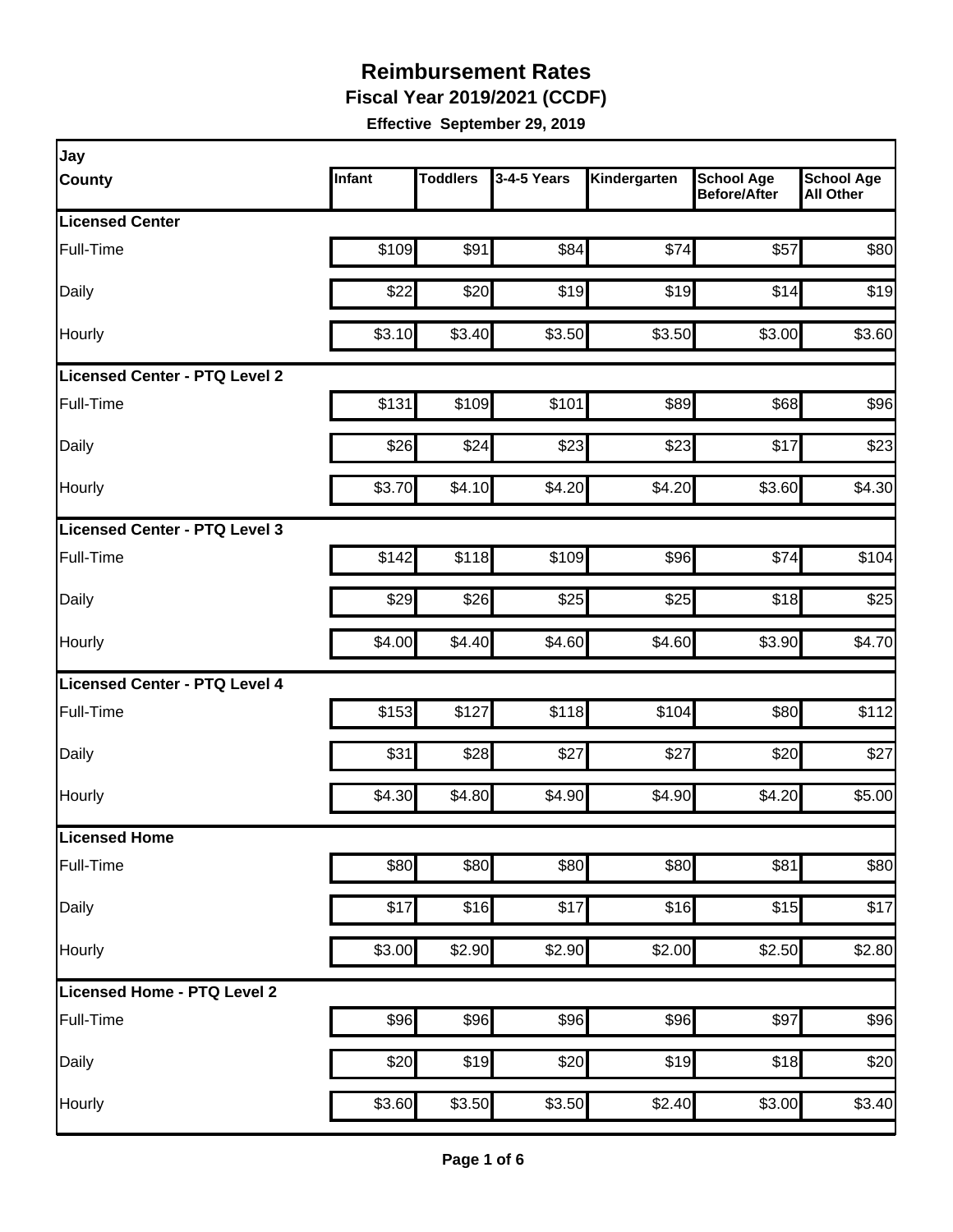**Fiscal Year 2019/2021 (CCDF)**

| Jay                                      |        |                 |                  |              |                                          |                                       |
|------------------------------------------|--------|-----------------|------------------|--------------|------------------------------------------|---------------------------------------|
| <b>County</b>                            | Infant | <b>Toddlers</b> | 3-4-5 Years      | Kindergarten | <b>School Age</b><br><b>Before/After</b> | <b>School Age</b><br><b>All Other</b> |
| <b>Licensed Home - PTQ Level 3</b>       |        |                 |                  |              |                                          |                                       |
| Full-Time                                | \$104  | \$104           | \$104            | \$104        | \$105                                    | \$104                                 |
| Daily                                    | \$22   | \$21            | \$22             | \$21         | \$20                                     | \$22                                  |
| Hourly                                   | \$3.90 | \$3.80          | \$3.80           | \$2.60       | \$3.30                                   | \$3.60                                |
| Licensed Home - PTQ Level 4              |        |                 |                  |              |                                          |                                       |
| Full-Time                                | \$112  | \$112           | \$112            | \$112        | \$113                                    | \$112                                 |
| Daily                                    | \$24   | \$22            | \$24             | \$22         | \$21                                     | \$24                                  |
| Hourly                                   | \$4.20 | \$4.10          | \$4.10           | \$2.80       | \$3.50                                   | \$3.90                                |
| <b>Registered Ministry</b>               |        |                 |                  |              |                                          |                                       |
| Full-Time                                | \$86   | \$75            | \$75             | \$48         | \$40                                     | \$75                                  |
| Daily                                    | \$17   | \$17            | \$17             | \$17         | \$10                                     | \$16                                  |
| Hourly                                   | \$3.10 | \$3.10          | \$2.70           | \$2.80       | \$2.70                                   | \$2.70                                |
| <b>Registered Ministry - PTQ Level 1</b> |        |                 |                  |              |                                          |                                       |
| Full-Time                                | \$98   | \$83            | \$80             | \$61         | \$49                                     | \$78                                  |
| Daily                                    | \$20   | \$19            | \$18             | \$18         | \$12                                     | \$18                                  |
| Hourly                                   | \$3.10 | \$3.30          | \$3.10           | \$3.20       | \$2.90                                   | \$3.20                                |
| <b>Registered Ministry - PTQ Level 2</b> |        |                 |                  |              |                                          |                                       |
| Full-Time                                | \$131  | \$109           | \$101            | \$89         | \$68                                     | \$96                                  |
| Daily                                    | \$26   | \$24            | $\overline{$}23$ | \$23         | \$17                                     | \$23                                  |
| Hourly                                   | \$3.70 | \$4.10          | \$4.20           | \$4.20       | \$3.60                                   | \$4.30                                |
| <b>Registered Ministry - PTQ Level 3</b> |        |                 |                  |              |                                          |                                       |
| Full-Time                                | \$142  | \$118           | \$109            | \$96         | \$74                                     | \$104                                 |
| Daily                                    | \$29   | \$26            | \$25             | \$25         | \$18                                     | \$25                                  |
| Hourly                                   | \$4.00 | \$4.40          | \$4.60           | \$4.60       | \$3.90                                   | \$4.70                                |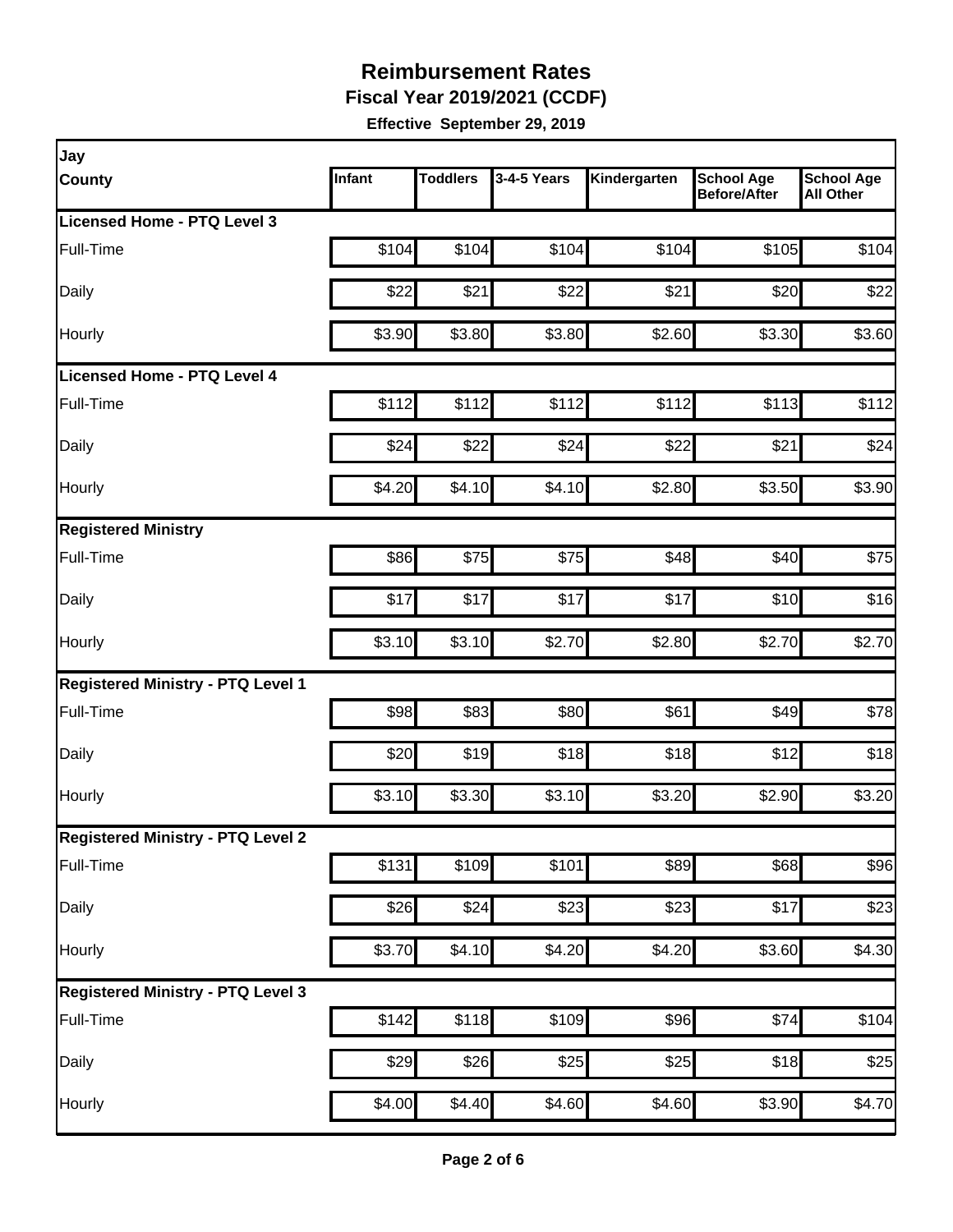**Fiscal Year 2019/2021 (CCDF)**

| Jay                                      |        |                 |             |              |                                          |                                       |
|------------------------------------------|--------|-----------------|-------------|--------------|------------------------------------------|---------------------------------------|
| County                                   | Infant | <b>Toddlers</b> | 3-4-5 Years | Kindergarten | <b>School Age</b><br><b>Before/After</b> | <b>School Age</b><br><b>All Other</b> |
| <b>Registered Ministry - PTQ Level 4</b> |        |                 |             |              |                                          |                                       |
| Full-Time                                | \$153  | \$127           | \$118       | \$104        | \$80                                     | \$112                                 |
| Daily                                    | \$31   | \$28            | \$27        | \$27         | \$20                                     | \$27                                  |
| Hourly                                   | \$4.30 | \$4.80          | \$4.90      | \$4.90       | \$4.20                                   | \$5.00                                |
| <b>Exempt Center</b>                     |        |                 |             |              |                                          |                                       |
| Full-Time                                | \$86   | \$75            | \$75        | \$48         | \$40                                     | \$75                                  |
| Daily                                    | \$17   | \$17            | \$17        | \$17         | \$10                                     | \$16                                  |
| Hourly                                   | \$3.10 | \$3.10          | \$2.70      | \$2.80       | \$2.70                                   | \$2.70                                |
| <b>Accredited Exempt Center</b>          |        |                 |             |              |                                          |                                       |
| Full-Time                                | \$120  | \$100           | \$92        | \$81         | \$61                                     | \$88                                  |
| Daily                                    | \$24   | \$22            | \$21        | \$21         | \$15                                     | \$21                                  |
| Hourly                                   | \$3.40 | \$3.70          | \$3.90      | \$3.90       | \$3.30                                   | \$4.00                                |
| <b>Exempt Home</b>                       |        |                 |             |              |                                          |                                       |
| Full-Time                                | \$67   | \$67            | \$64        | \$62         | \$48                                     | \$57                                  |
| Daily                                    | \$15   | \$15            | \$15        | \$12         | \$5                                      | \$5                                   |
| Hourly                                   | \$1.70 | \$1.70          | \$1.70      | \$1.70       | \$1.70                                   | \$1.70                                |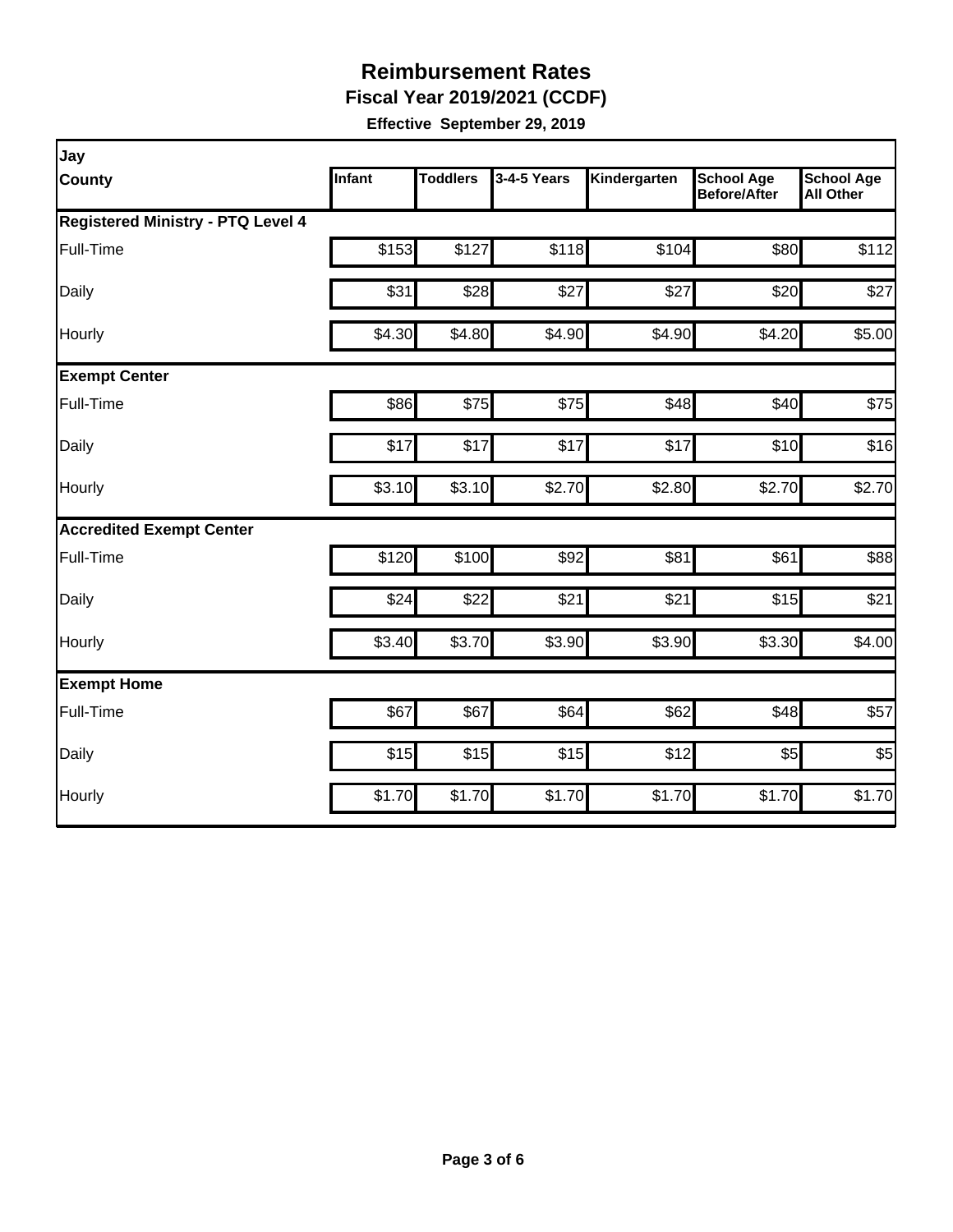**School Year 2019/2021 (OMW Pre-K)**

| Jay                           |        |                 |             |              |                                   |                         |
|-------------------------------|--------|-----------------|-------------|--------------|-----------------------------------|-------------------------|
| <b>County</b>                 | Infant | <b>Toddlers</b> | 3-4-5 Years | Kindergarten | <b>School Age</b><br>Before/After | School Age<br>All Other |
| Licensed Center - PTQ Level 3 |        |                 |             |              |                                   |                         |
| Full-Time                     |        |                 | \$119.90    |              |                                   |                         |
| Daily                         |        |                 |             |              |                                   |                         |
| Hourly                        |        |                 |             |              |                                   |                         |
| Licensed Center - PTQ Level 4 |        |                 |             |              |                                   |                         |
| Full-Time                     |        |                 | \$129.80    |              |                                   |                         |
| Daily                         |        |                 |             |              |                                   |                         |
| Hourly                        |        |                 |             |              |                                   |                         |
| Licensed Home - PTQ Level 3   |        |                 |             |              |                                   |                         |
| Full-Time                     |        |                 | \$114.40    |              |                                   |                         |
| Daily                         |        |                 |             |              |                                   |                         |
| Hourly                        |        |                 |             |              |                                   |                         |
| Licensed Home - PTQ Level 4   |        |                 |             |              |                                   |                         |
| Full-Time                     |        |                 | \$123.20    |              |                                   |                         |
| Daily                         |        |                 |             |              |                                   |                         |
| Hourly                        |        |                 |             |              |                                   |                         |
| VCP Ministry - PTQ Level 0    |        |                 |             |              |                                   |                         |
| Full-Time                     |        |                 | \$82.50     |              |                                   |                         |
| Daily                         |        |                 |             |              |                                   |                         |
| Hourly                        |        |                 |             |              |                                   |                         |
| VCP Ministry - PTQ Level 3    |        |                 |             |              |                                   |                         |
| Full-Time                     |        |                 | \$119.90    |              |                                   |                         |
| Daily                         |        |                 |             |              |                                   |                         |
| Hourly                        |        |                 |             |              |                                   |                         |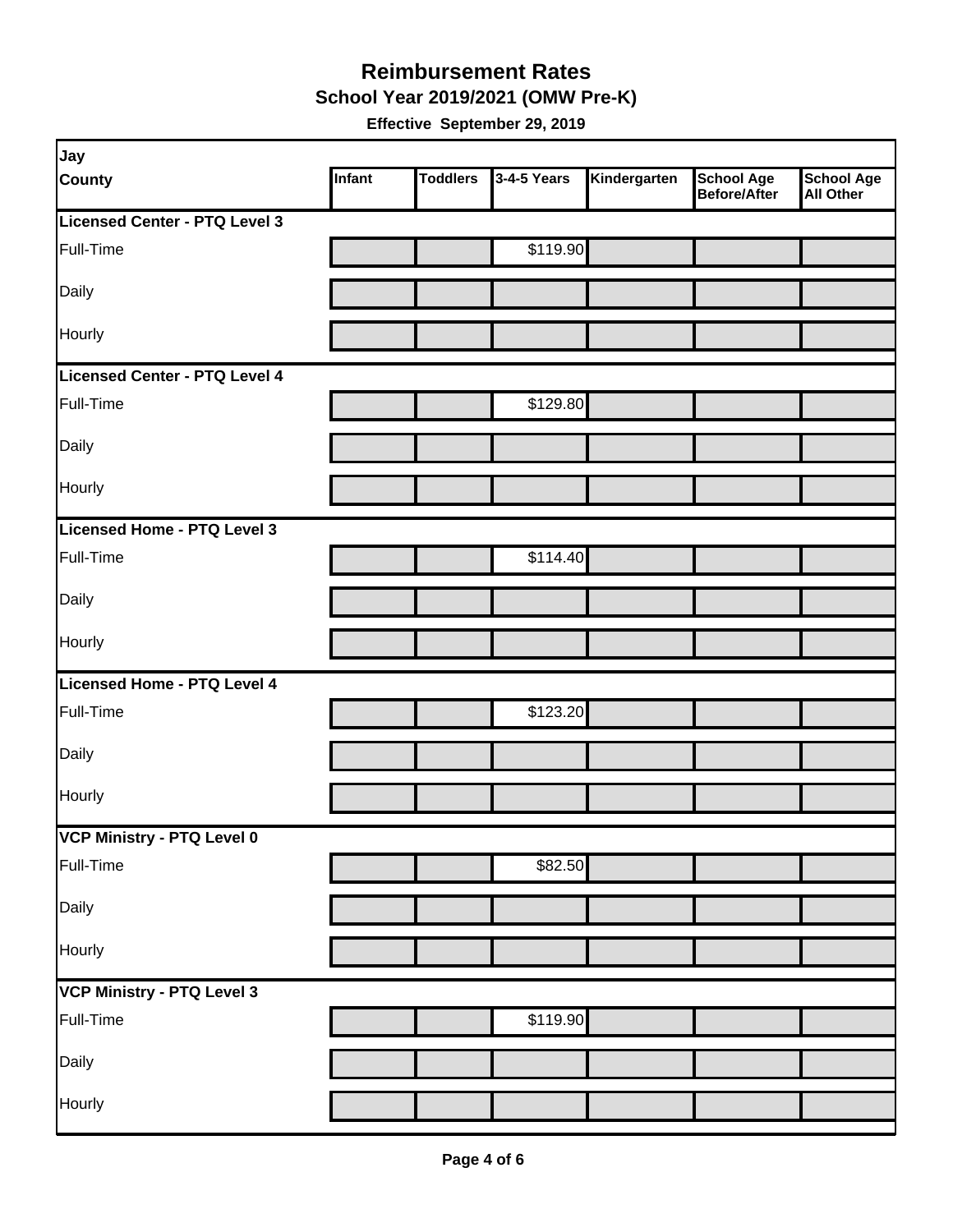**School Year 2019/2021 (OMW Pre-K)**

| Jay                                            |        |                 |             |              |                                   |                                       |
|------------------------------------------------|--------|-----------------|-------------|--------------|-----------------------------------|---------------------------------------|
| <b>County</b>                                  | Infant | <b>Toddlers</b> | 3-4-5 Years | Kindergarten | <b>School Age</b><br>Before/After | <b>School Age</b><br><b>All Other</b> |
| VCP Ministry - PTQ Level 4                     |        |                 |             |              |                                   |                                       |
| Full-Time                                      |        |                 | \$129.80    |              |                                   |                                       |
| Daily                                          |        |                 |             |              |                                   |                                       |
| Hourly                                         |        |                 |             |              |                                   |                                       |
| Private Accredited School - PTQ Level 0        |        |                 |             |              |                                   |                                       |
| Full-Time                                      |        |                 | \$92.40     |              |                                   |                                       |
| Daily                                          |        |                 |             |              |                                   |                                       |
| Hourly                                         |        |                 |             |              |                                   |                                       |
| Private Accredited School - PTQ Level 1        |        |                 |             |              |                                   |                                       |
| Full-Time                                      |        |                 | \$92.40     |              |                                   |                                       |
| Daily                                          |        |                 |             |              |                                   |                                       |
| Hourly                                         |        |                 |             |              |                                   |                                       |
| <b>Private Accredited School - PTQ Level 2</b> |        |                 |             |              |                                   |                                       |
| Full-Time                                      |        |                 | \$111.10    |              |                                   |                                       |
| Daily                                          |        |                 |             |              |                                   |                                       |
| Hourly                                         |        |                 |             |              |                                   |                                       |
| Private Accredited School - PTQ Level 3        |        |                 |             |              |                                   |                                       |
| Full-Time                                      |        |                 | \$119.90    |              |                                   |                                       |
| Daily                                          |        |                 |             |              |                                   |                                       |
| Hourly                                         |        |                 |             |              |                                   |                                       |
| Private Accredited School - PTQ Level 4        |        |                 |             |              |                                   |                                       |
| Full-Time                                      |        |                 | \$129.80    |              |                                   |                                       |
| Daily                                          |        |                 |             |              |                                   |                                       |
| Hourly                                         |        |                 |             |              |                                   |                                       |